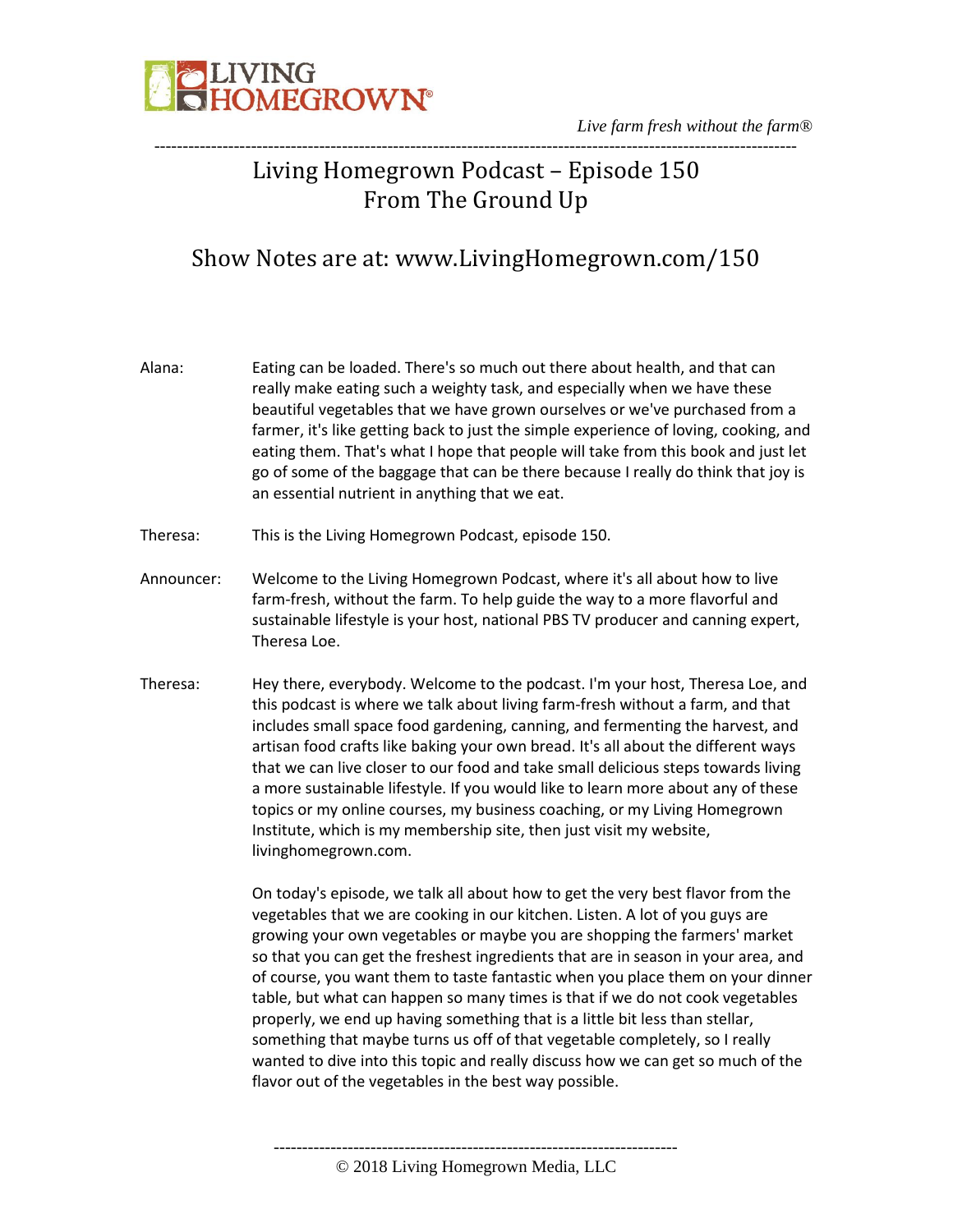

To do that, I brought on one of my favorite cookbook authors, Alana Chernila, and she has a brand new book out right now called Eating from the Ground Up. She also has a blog by the same name, and in her latest cookbook, it's all about recipes for really simple perfect vegetables. She shows us exactly how to get the very best from all of her favorite vegetables so that it's not hidden in some other recipes you don't even know the vegetables there or it's not overcooked and turned into mush. It actually has the best flavor all on its own so much so that it can be the showstopper of the entire meal.

-----------------------------------------------------------------------------------------------------------------

Now, Alana has a really interesting backstory as to how she got so into vegetables, and I'll let her tell that in the interview, but some of the other things that we talk about during our interview are some really simple ingredients that we can add to just about any vegetable to make it taste amazing. Now, we're talking about eating real food here. Real foods so we can pronounce all of the ingredients. Things that are so simple and so easy. We're not talking about spending half a day creating a really complicated recipe just to get the flavor. It is so possible to treat vegetables with a light hand and get maximum potential out of them.

Also, in today's interview, Alana shares several different recipe tips with us and tells us about this recipe with fresh corn and stone fruit. It really sounds amazing, so I wanted you to know that she has graciously shared this recipe in the show notes for today's episode. You can go to the show notes and download a PDF printout of the recipe so that you can make it yourself. I know once you start hearing her talk about it, you're going to want this recipe. To get to the show notes, just go to livinghomegrown.com/150, and you can download it there.

Let me tell you a little bit more about Alana. Alana Chernila is the author of three cookbooks, The Homemade Pantry, The Homemade Kitchen, and her latest book, Eating from the Ground Up. She also writes, cooks, and blogs at eatingfromthegroundup.com. She has written for Martha Stewart Living magazine, Taproot, Food52.com, and many other online and print periodicals, and she teaches classes on things like making nut butters and granola bars. She is one of us, for sure.

Now, Alana lives with her husband and her daughters in Western Massachusetts, and I think you are going to love what she has to say on how we can prepare our vegetables in the best way possible, but before we dive into the interview, I just want you to know that today's podcast episode is brought to you by my Living Homegrown Institute, which is my monthly membership site where you have access to an entire library of monthly masterclasses.

Now, these classes help you live farm-fresh without the farm. You learn how to grow heirloom tomatoes or raise chickens and even make your own cheese and

<sup>-----------------------------------------------------------------------</sup>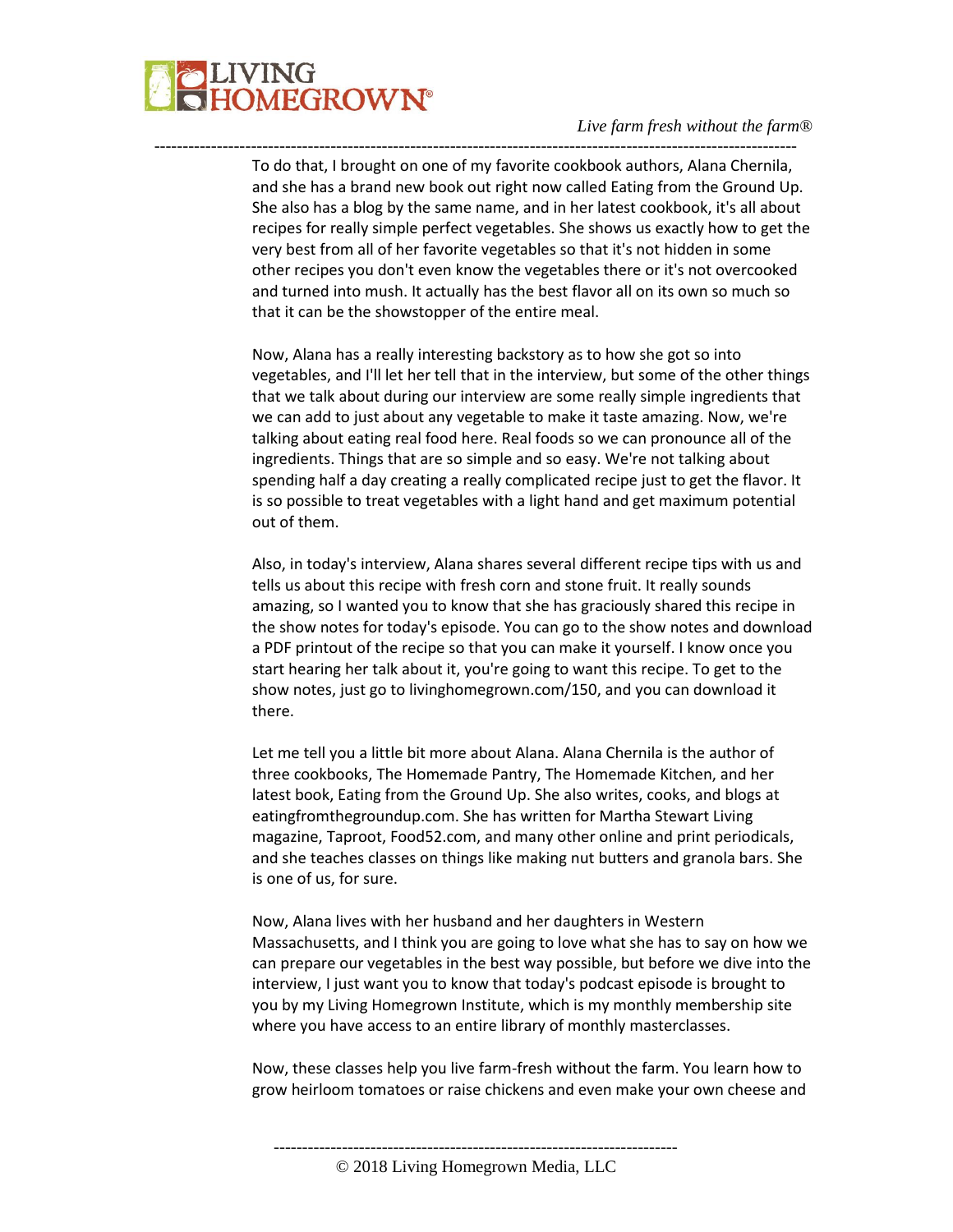

---------------------------------------------------------------------------------------------------------------- ferment vegetables. I really do believe that living an organic farm-fresh lifestyle is a journey in learning, and just as we learn different skills such as food fermentation, and food growing, and even critter keeping, there are three distinct stages of growth. We start out just being curious, and then we go into experimentation, and eventually, we grow into mastery of these different skills.

> Now, if you're looking at creating your own farm-fresh lifestyle and you're curious where you fall on the growth scale of these different skills, I've got a free resource for you. It's my Farm-Fresh Success Path that my students use inside my learning institute, and it will help you decide where you are on your own journey, the characteristics of that stage, and some action steps and information that you can take to get to the next level. To get the Success Path PDF, just go to livinghomegrown.com/path. That's P-A-T-H, and you can download it there for free.

> All right, so are you ready to learn how we can get the very best from our vegetables? I thought so. Let's dive into today's interview with Alana Chernila, the author of Eating from the Ground Up.

Hey, Alana. Thank you so much for coming on the show today.

- Alana: Oh, thank you so much for having me. I'm thrilled to be here.
- Theresa: Oh, good. Well, I'm thrilled to have you. We realized as we were chatting before we started recording that we have a mutual admiration for each other, so this is really fun.
- Theresa: I feel like I know you because you've been reading your books and reading your blog, so this is really fun for me.
- Theresa: Good. I was very excited about your latest book because I feel like it's such a perfect alignment for my listeners. My listeners love to garden. A lot of them love to shop on farmers' markets. They're all into real wholesome food, organic food, and what you do with this book is you really help people learn how to appreciate their vegetables more, and so that's why I thought, "Ugh, this is so great because we ..." A lot of times, we grow these things, and if you don't know how to cook them properly, you'll feel like, "Ugh, I just wasted all that time, and I hate this vegetable," when it may just be they don't have the right recipe.

We'll dive into that, but what I would love to start with is that I really feel like your blog, and your book, and all of your writing has such an authentic dialog, and the recipes are amazing, but I feel like when I'm reading them that I'm sitting over a cup of coffee with you in the kitchen, so I'm really curious. Did you grow up cooking, or was it something that came to you later in life?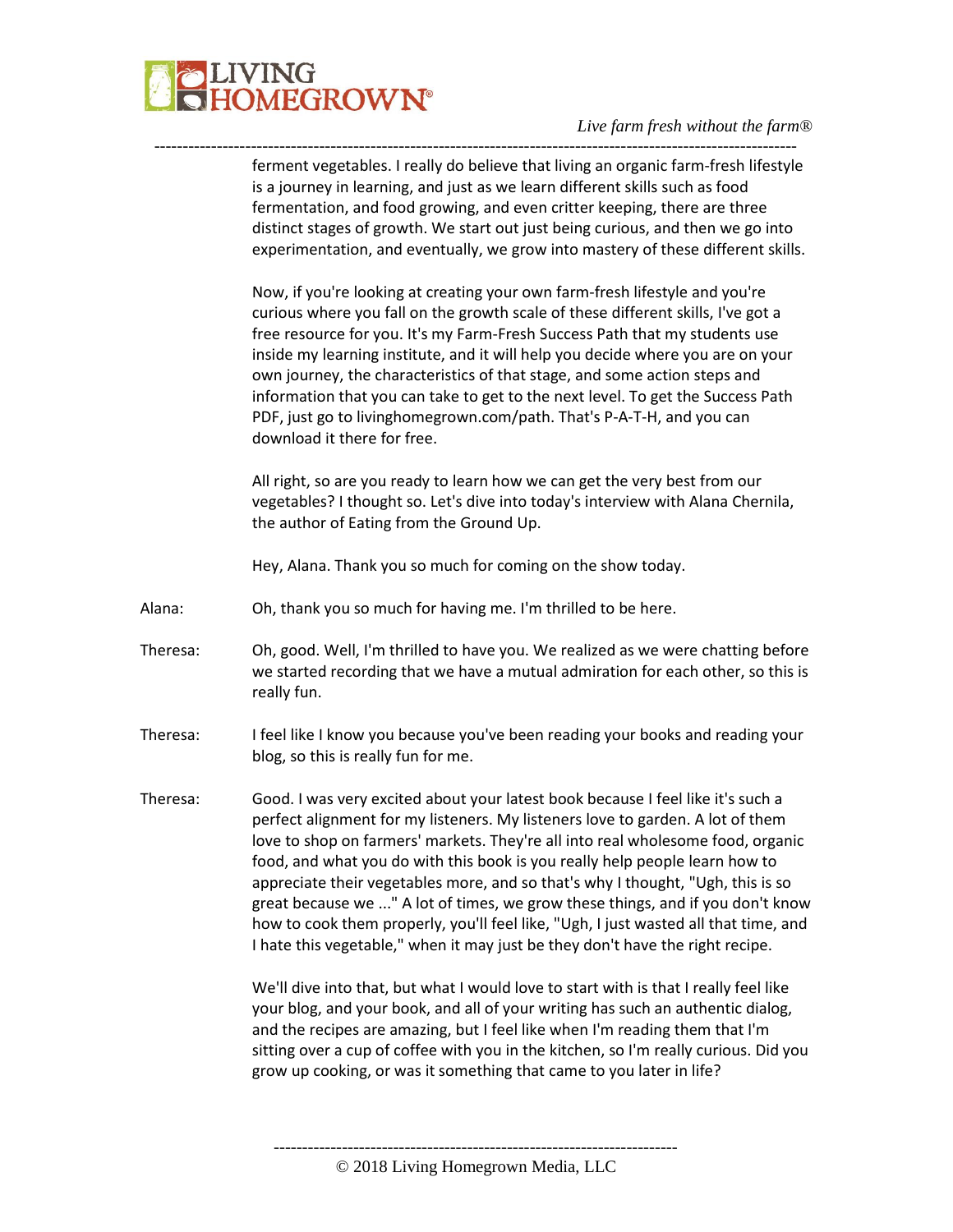# **BELIVING**<br>**BELIVING**<br> **BELIVING**

*Live farm fresh without the farm®*

| Alana:   | Well, sort of both. I grew up. I was the child of a single mom who did a lot of<br>cooking in new age conference centers oddly enough. She was a seeker in the<br>early '80s, and so that was where I really learned about hippie food, about tofu<br>meatballs and nutritional yeast, but at the same time, my grandparents actually<br>opened a vegetarian bed and breakfast, believe it or not, in 1977.                                                                                                                                                                                                                                                                        |
|----------|------------------------------------------------------------------------------------------------------------------------------------------------------------------------------------------------------------------------------------------------------------------------------------------------------------------------------------------------------------------------------------------------------------------------------------------------------------------------------------------------------------------------------------------------------------------------------------------------------------------------------------------------------------------------------------|
| Theresa: | Wow.                                                                                                                                                                                                                                                                                                                                                                                                                                                                                                                                                                                                                                                                               |
| Alana:   | That was a year before I was born, and they had been living in New Jersey, and<br>they wanted a change, and they bought a totally falling down hunted amazing<br>house in The Berkshires.                                                                                                                                                                                                                                                                                                                                                                                                                                                                                          |
| Theresa: | Wow.                                                                                                                                                                                                                                                                                                                                                                                                                                                                                                                                                                                                                                                                               |
| Alana:   | Yeah, it's really incredible, and they renovated the house and turned it into a<br>real destination for people who were starting to feel like they didn't want to eat<br>meat. It was definitely growing movement at that point with Moosewood and<br>all those different cookbooks and people who were starting to talk about how<br>that was possible. I have to really credit them with my start because on the<br>weekends, I would come up and I would spend the weekends with them, and I<br>Of course, I hated everything they made. I just wanted junk food and all the<br>sort of like whole grain date breads and spinach frittatas were totally<br>uninteresting to me. |
|          | At the same time, I was making all the food with them. I was watching them<br>serve it with such love and pride, and neither of them are here anymore, but I<br>feel like they're with me in all this work because it was just like weekends for<br>years, and years, and years, and then I actually ended up moving into the inn.<br>My mother and I took over the management of it. So then, I became more<br>central to it, and that process of just making food and sharing it is really what<br>stayed with me and got me started in all of this.                                                                                                                             |
| Theresa: | Wow, I love that story. I love that, so you really were immersed in it?                                                                                                                                                                                                                                                                                                                                                                                                                                                                                                                                                                                                            |
| Alana:   | Totally immersed, and my grandfather had this amazing garden out back where<br>it was just this square that he  Now that I have only moderately succeeded in<br>gardening in my own life, I can see what an amazing gardener he was. It was just<br>this perfect square of asparagus, and greens, and potatoes, and he would go<br>out, and harvest things, and cook some for breakfast. It was so beautiful what<br>he was doing.                                                                                                                                                                                                                                                 |
| Theresa: | Your grandparents were vegetarian, but you and your mother were not<br>vegetarian, right?                                                                                                                                                                                                                                                                                                                                                                                                                                                                                                                                                                                          |
|          |                                                                                                                                                                                                                                                                                                                                                                                                                                                                                                                                                                                                                                                                                    |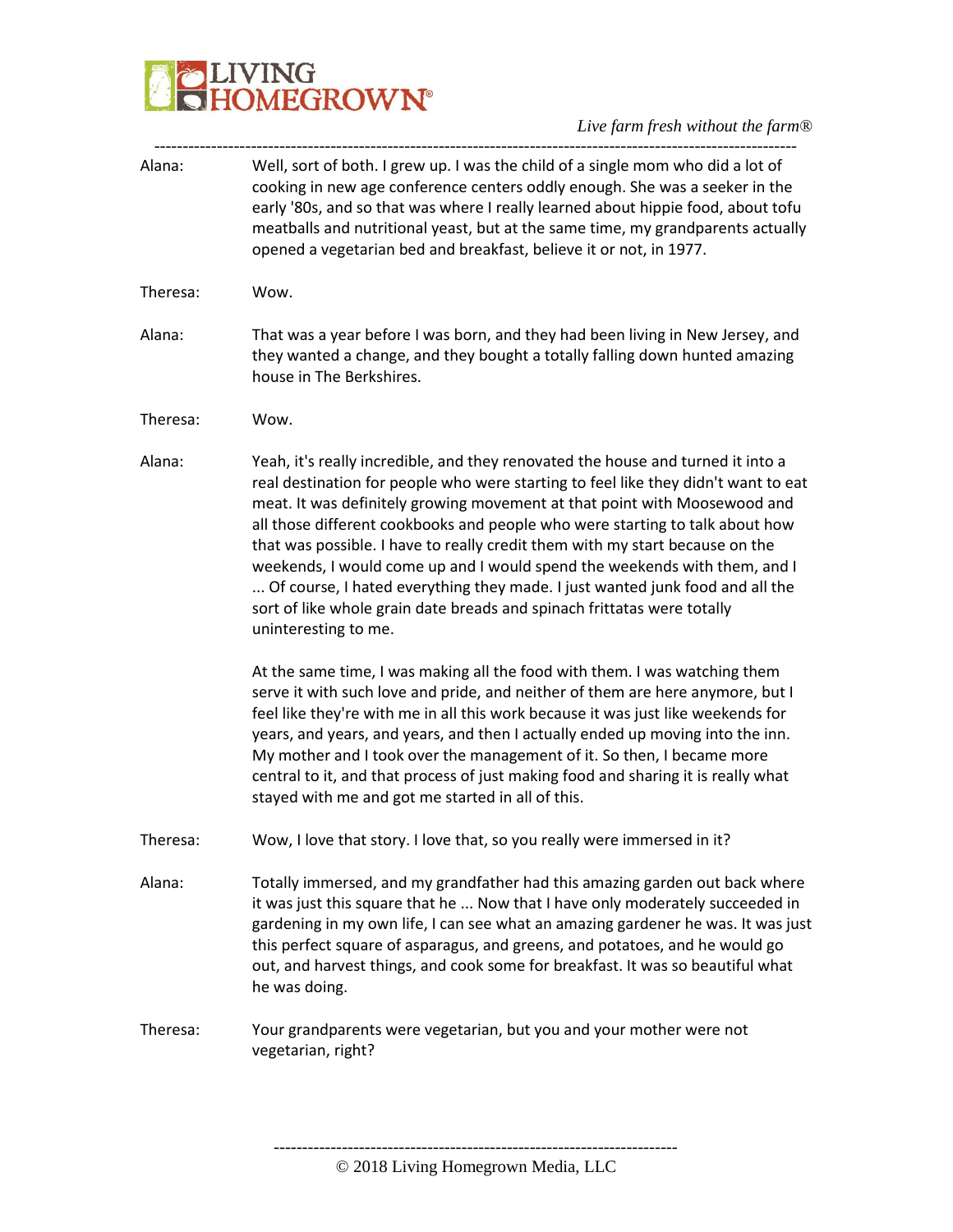

| Yeah. We went in and out, and I chose vegetarian as myself actually when I<br>became a politically-aware 11-year-old and started putting buttons on my jean<br>jacket.                                                                                                                                                                                                                                                                                                                                                                                                                                                                                                                                          |
|-----------------------------------------------------------------------------------------------------------------------------------------------------------------------------------------------------------------------------------------------------------------------------------------------------------------------------------------------------------------------------------------------------------------------------------------------------------------------------------------------------------------------------------------------------------------------------------------------------------------------------------------------------------------------------------------------------------------|
| I love that. Oh my gosh, that's so cool.                                                                                                                                                                                                                                                                                                                                                                                                                                                                                                                                                                                                                                                                        |
| I actually was a vegetarian until I was about 18, so I spent my whole teens not<br>eating meat, and I've been a meat-eater ever since then. I had a well-timed<br>steak that I just couldn't recover from. Now, I'm pretty much all about<br>moderation, so I feel like vegetables are my main joy on my plate, but I like<br>being able to eat as much as I can.                                                                                                                                                                                                                                                                                                                                               |
| Yeah, and that's really what I talk about here on the podcast because I'm a<br>meat-eater also, but it's all about sustainable meat, and knowing your farmer,<br>and all of that, so I have a lot of vegetarians, but also a lot of meat-eaters that<br>are listeners, so I know they can relate, but with that background, it makes<br>perfect sense as to how you learned really how to cook vegetables in a really<br>good way because you were totally immersed in that for a very long time. I<br>know that every good cookbook has like a backstory as to what sparked the idea<br>for you, and I love your backstory because it involves working at a farmers'<br>market, so can you tell us about that? |
| Yeah, so I  Let's see. We have to go back to my mid-20's. I'll be 40 this year, so<br>that was a while ago, and I had two young children, and I was trying to figure<br>out what to do with my life, and I was in a lot of different jobs. I would take<br>every job that came to me. I was tutoring, and assisting people, and all sorts of<br>little bits, and I was also working at our farmers' market in Great Barrington<br>where I live, and I had started there as a working member for my CSA, which<br>was for Indian Line Farm, which actually was the first CSA in the country.                                                                                                                     |
| Really?                                                                                                                                                                                                                                                                                                                                                                                                                                                                                                                                                                                                                                                                                                         |
| Yeah. There's one in California too. I'm sure one of your listeners will pipe up<br>and $\dots$                                                                                                                                                                                                                                                                                                                                                                                                                                                                                                                                                                                                                 |
| Yeah.                                                                                                                                                                                                                                                                                                                                                                                                                                                                                                                                                                                                                                                                                                           |
| They started the same summer, so some time  It depends on who you talk to,<br>but Indian Line Farm according to many is the first CSA, and so I had been a<br>member, and I started helping to pay for my share by working at the market. I<br>had been doing it I think for two years at that point, and just so often, people on<br>their 20's, it's like, "Oh, what do I do? What's the job that will serve the world<br>and make me feel happy?" and all those big questions.                                                                                                                                                                                                                               |
|                                                                                                                                                                                                                                                                                                                                                                                                                                                                                                                                                                                                                                                                                                                 |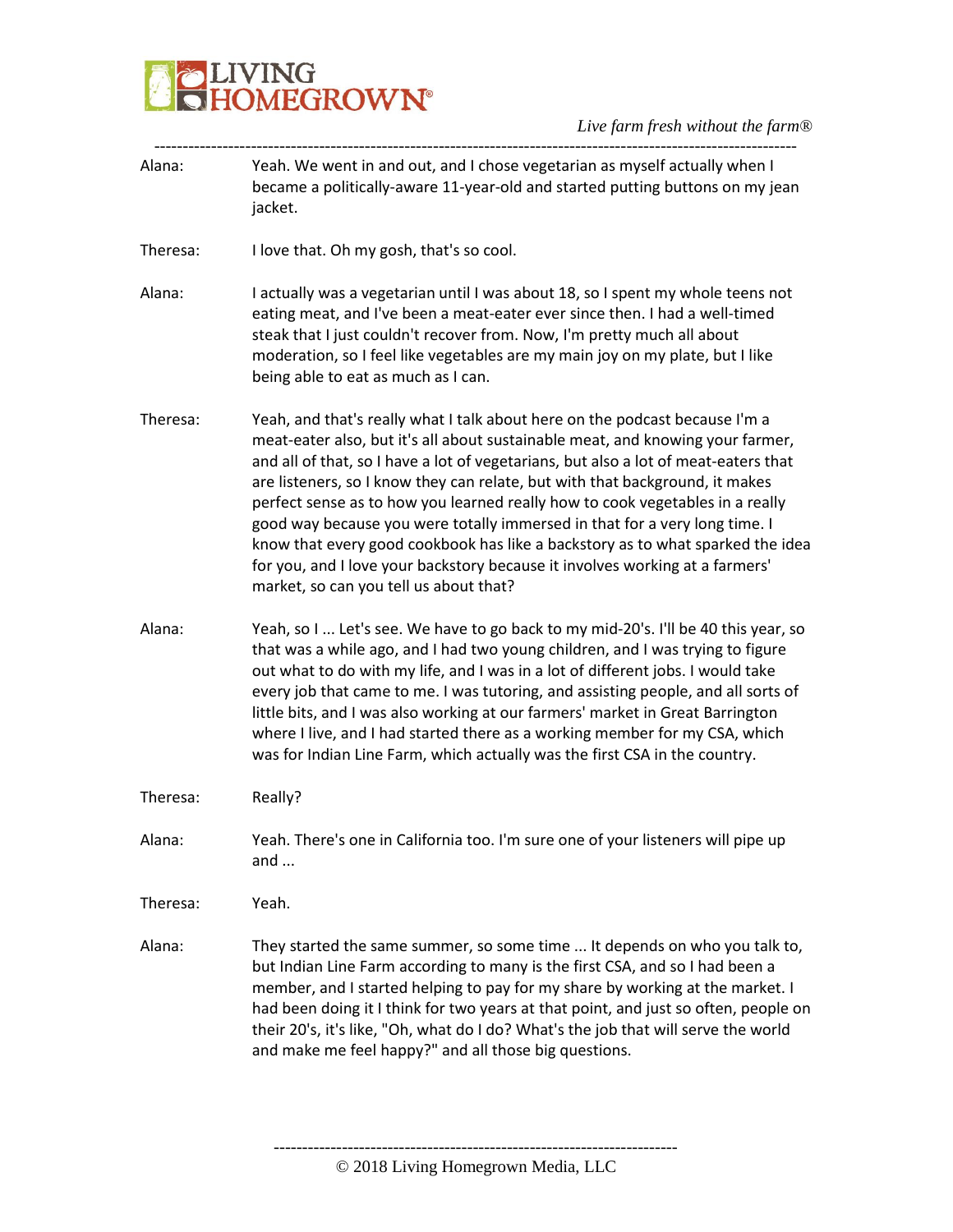

----------------------------------------------------------------------------------------------------------------- I was actually having a drink with a friend, and bemoaning and whining about my plate of not being able to find my path, and she said, "Well, what do you love doing?" and I said, "You know, I love talking about recipes at the farmers' market." Like i had found that I felt all buzzy after the market where I had really been forced to figure out how to cook vegetables over the last year because I would ... People would say, "Well, what should I do with kohlrabi?" and I was like, "Hmm." I have people like ...

- Theresa: Yeah.
- Alana: "I guess you could slice it, and you could like put some dip on it or ..."
- Theresa: Right.

Alana: Or like, "What do you do to broccoli rabe if you don't love bitter things?" or like all those questions, so I would always take home all the vegetables that I had questions asked to me about, and I would experiment, and I would read always like The Gospel of Alice Waters. It all became really important to me, and I just wanted to be able to answer people's questions the next week.

> So then, I started creating recipes for them, and I would write them down for them. It became the thing I love to do, so I'm talking to my friend, and she's like, "Well, this is a no-brainer, and you should start a blog," because there weren't that many blogs at that point, and she said, "Just start a blog and start writing the recipes down," and I left the restaurant. It took me about five minutes to get home from the restaurant, and in those five minutes, I thought, "I'm going to start a blog, and I'm going to call it Eating from the Ground Up." It just came to me right in the car, and that night, I started a Blogger account, which was where I started, and I had a blog by the time I went to sleep.

Theresa: Wow.

Alana: Yeah. I mean, that's the amazing instant gratification of the internet, right?

Theresa: Yes, yes.

Alana: I started writing, and I was still doing all my other jobs, but it just started taking over and taking over. Before I knew it, I was thinking about writing a book, and I had an agent, and I wanted to write this vegetable book because this sort of simple vegetables like ... I didn't need sexy, chefy vegetable recipes. I just needed to be able to talk to people about how to roast cauliflower in a way that would make it amazing, right?

Theresa: Mm-hmm (affirmative).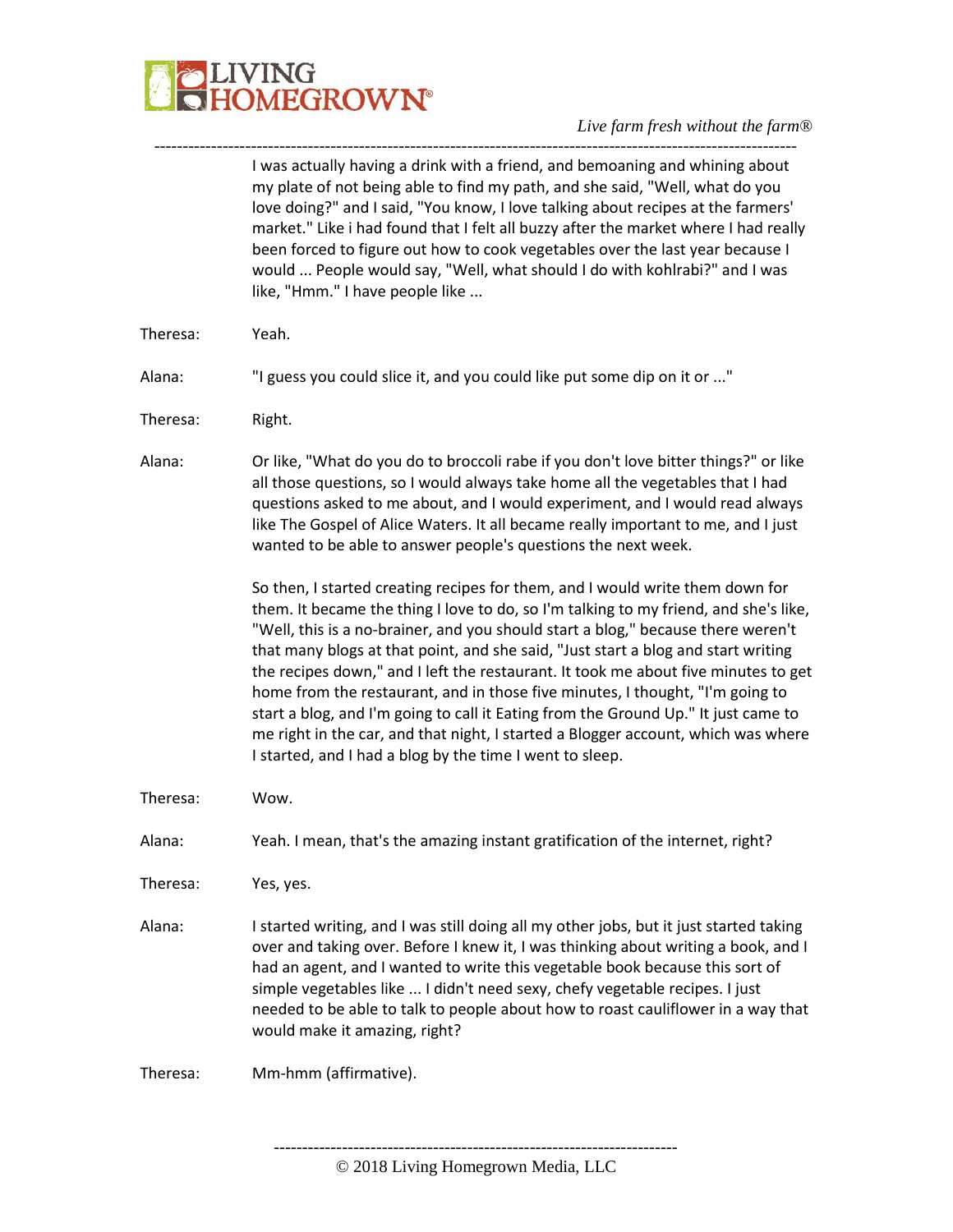

*Live farm fresh without the farm®* -----------------------------------------------------------------------------------------------------------------

| Alana:   | I was already thinking about this book, and I got distracted by other things like I<br>got really into homemade yogurt and homemade cheese, and I ended up selling<br>a book about making pantry staples from scratch, and that book was wonderful<br>to write, and was great, and started my book writing career, but I had to go<br>through a few more books before I could convince my publisher to let me finally<br>write the vegetable book that I had always wanted to write, and here it is.                                                                                                                                                                                                                                                                      |
|----------|---------------------------------------------------------------------------------------------------------------------------------------------------------------------------------------------------------------------------------------------------------------------------------------------------------------------------------------------------------------------------------------------------------------------------------------------------------------------------------------------------------------------------------------------------------------------------------------------------------------------------------------------------------------------------------------------------------------------------------------------------------------------------|
| Theresa: | Wow.                                                                                                                                                                                                                                                                                                                                                                                                                                                                                                                                                                                                                                                                                                                                                                      |
| Alana:   | It's been a long journey for this book, but I think that it's better for it because all<br>this recipe writing practice has  I can really bring it, bring it to this book, which<br>is great.                                                                                                                                                                                                                                                                                                                                                                                                                                                                                                                                                                             |
| Theresa: | Oh, yeah, total pro. The recipes are excellent, but it's what you write before<br>each recipe that really draws you in and the photos are beautiful as well, so<br>you've done an excellent job with this, and I'm so glad you ended up doing it<br>because it's that good, so excellent job.                                                                                                                                                                                                                                                                                                                                                                                                                                                                             |
| Alana:   | Oh, thank you. Yeah, and the photos. I worked with a new photographer for this<br>book than my last two. In my last two books, I worked with a really wonderful<br>photographer, Jennifer May. This one was a departure, and I got to work with<br>Johnny Autry who is in North Carolina, and he is super talented and just did such<br>a beautiful job with it.                                                                                                                                                                                                                                                                                                                                                                                                          |
| Theresa: | Yeah. It's hard to describe it, but to me, they just felt very earthy, and homey,<br>and warm. There's a warmth to the photographs that really make you feel like<br>you're in your home, and I loved that.                                                                                                                                                                                                                                                                                                                                                                                                                                                                                                                                                               |
| Alana:   | Okay.                                                                                                                                                                                                                                                                                                                                                                                                                                                                                                                                                                                                                                                                                                                                                                     |
| Theresa: | They're beautiful. The colors and everything. Just really lovely. Something that I<br>read, and I don't remember if I read it on your blog, or in your book, or<br>somewhere else that when you were working at the farmers' market, that<br>sometimes people would ask you things, like you said, how to grow something,<br>and I love that you mentioned about radishes because you were talking about<br>how people would grow radishes or buy radishes from you guys, and they would<br>be really hot, and then they ended up hating them, and a lot of people don't<br>realize this unless they grow them themselves and they're told this by an older<br>gardener, a more experienced gardener that if you pick radishes early that you<br>don't have as much heat. |
| Alana:   | Yeah.                                                                                                                                                                                                                                                                                                                                                                                                                                                                                                                                                                                                                                                                                                                                                                     |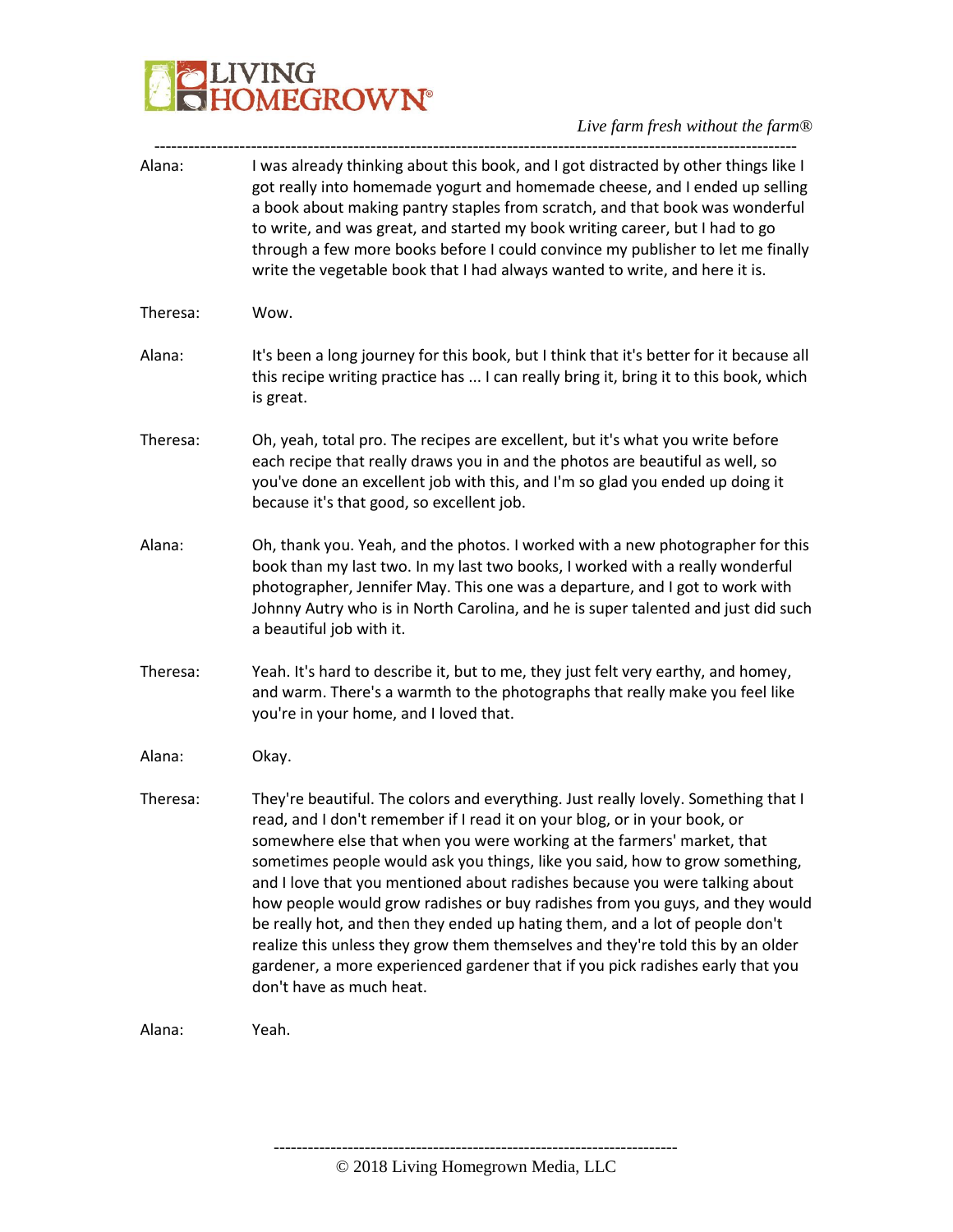# **BELIVING**<br>**BELIVING**<br> **BELIVING**

*Live farm fresh without the farm®*

| Theresa: | You have little tips and tidbits in there in all of your recipes, and it's stuff like<br>that that I think really make it magical for us as a reader or consumer of your<br>work.                                                                                                                                                                                                                                  |
|----------|--------------------------------------------------------------------------------------------------------------------------------------------------------------------------------------------------------------------------------------------------------------------------------------------------------------------------------------------------------------------------------------------------------------------|
| Alana:   | Thank you.                                                                                                                                                                                                                                                                                                                                                                                                         |
| Theresa: | Yeah.                                                                                                                                                                                                                                                                                                                                                                                                              |
| Alana:   | Yeah, so especially for people who are gardening or even who are  At this<br>point, there are so many opportunities to not be a gardener, but still be so<br>connected to your food being grown.                                                                                                                                                                                                                   |
| Theresa: | Mm-hmm (affirmative).                                                                                                                                                                                                                                                                                                                                                                                              |
| Alana:   | I really like to invite those people in as well who maybe don't have the space or<br>the inclination for their own backyard garden, but like like to think about how<br>things are grown, and maybe they're picking it at CSA or they just  We're so<br>lucky to be able to be around food that's being grown so often even if it's just<br>not even in our backyard.                                              |
| Theresa: | Exactly, exactly. From reading your book, I can tell also that you really want<br>people to get vegetables and that they can be delicious that we don't need to<br>hide them. So many recipes are trying to hide the vegetable in the dish.                                                                                                                                                                        |
| Alana:   | Yes.                                                                                                                                                                                                                                                                                                                                                                                                               |
| Theresa: | You really are like, "Let's bring it out on the table and put the spotlight on it." I<br>think you talk too about this, and I truly believe this that a lot of times, people<br>have had a bad experience in their childhood with a vegetable, and so that just<br>completely turned them off and like they think, "Oh, all Brussels sprouts are<br>terrible," when really, it was that it wasn't cooked properly. |
| Alana:   | Yeah, and food and memory are so powerful, right? It's like if you have one bad<br>memory, especially linked to maybe one particular family instance or a person<br>who is loaded for you, it's like                                                                                                                                                                                                               |
| Theresa: | Mm-hmm (affirmative).                                                                                                                                                                                                                                                                                                                                                                                              |
| Alana:   | Sometimes, even the smell of something cooked incorrectly can just turn you off<br>forever, and I think Brussels sprouts are a big one because if you cooked<br>Brussels sprouts incorrectly, they smell like stinky socks.                                                                                                                                                                                        |
| Theresa: | Yes. Yes.                                                                                                                                                                                                                                                                                                                                                                                                          |
|          |                                                                                                                                                                                                                                                                                                                                                                                                                    |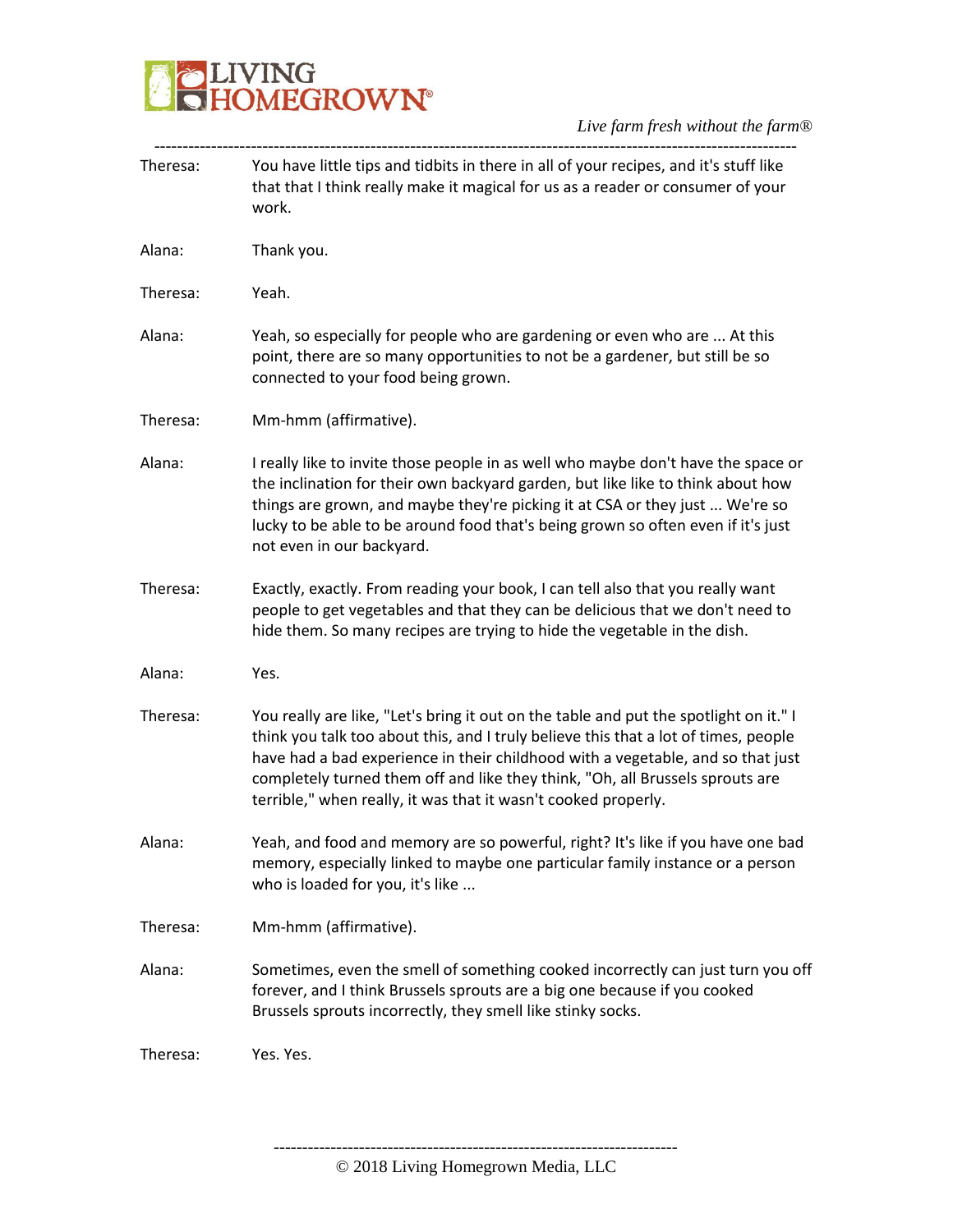### **BELIVING**<br>**BELIVING**<br> **BELIVING**

*Live farm fresh without the farm®*

| Alana:   | That's unfortunate, or they can get so mushy in the center, and it's like, "Why<br>would anyone want to eat this? This is awful."                                                                                                                                                                                                                                                                                                                                                                                                                                                                         |
|----------|-----------------------------------------------------------------------------------------------------------------------------------------------------------------------------------------------------------------------------------------------------------------------------------------------------------------------------------------------------------------------------------------------------------------------------------------------------------------------------------------------------------------------------------------------------------------------------------------------------------|
| Theresa: | Right.                                                                                                                                                                                                                                                                                                                                                                                                                                                                                                                                                                                                    |
| Alana:   | I think green beans are another thing. They get a treatment like that because<br>how many people have been totally turned off of green beans for life by eating<br>canned green beans?                                                                                                                                                                                                                                                                                                                                                                                                                    |
| Theresa: | Yes. Yes, where they're just mushed. They're just ugh.                                                                                                                                                                                                                                                                                                                                                                                                                                                                                                                                                    |
| Alana:   | The texture  Ugh, so bad.                                                                                                                                                                                                                                                                                                                                                                                                                                                                                                                                                                                 |
| Theresa: | Texture is a big part of it, and if the texture is off, it can be so off-putting.                                                                                                                                                                                                                                                                                                                                                                                                                                                                                                                         |
| Alana:   | Yeah. Oh, yeah, and I don't  I mean, I don't think there's any other category of<br>food that has been so poorly treated than vegetables because we're always<br>saying we have to eat more vegetables like we have to eat healthy, and so it's<br>like whatever needs to happen like, "Eat more vegetable," it's like, "Can them.<br>Freeze them."                                                                                                                                                                                                                                                       |
| Theresa: | Right.                                                                                                                                                                                                                                                                                                                                                                                                                                                                                                                                                                                                    |
| Alana:   | Like cooks them poorly, and it's just  It's not doing anyone a service.                                                                                                                                                                                                                                                                                                                                                                                                                                                                                                                                   |
| Theresa: | No, and I think because people overcook so many of them, they end up really<br>losing all their nutritional value anyway so they lost their flavor and                                                                                                                                                                                                                                                                                                                                                                                                                                                    |
| Alana:   | Yeah, absolutely.                                                                                                                                                                                                                                                                                                                                                                                                                                                                                                                                                                                         |
| Theresa: | Yeah, and the nutrition. Well, one of the things I thought was so cute I read was<br>that your daughter suggested that you call your book "Vegetables with Cheese"<br>because you had been working with so many cheese recipes, but it really<br>brought up a good point, and you talk about this too about how there are<br>certain things that you can do to vegetables to bring out their flavor, so I'd love<br>to talk about that. What are some of the things that we can include with our<br>vegetables that just enhance the recipe instead of covering it up or ruining the<br>vegetable flavor? |
| Alana:   | Well, there are definitely  There's a very holy list of vegetable lovers. There's<br>the salt, which is always necessary, fat, and acid, and those things are  They'll<br>just bring out everything in a vegetable. It's like you can start with something<br>like lemon and salt, which is pretty much a perfect treatment for anything, but<br>then if we go beyond, if you think beyond your traditional idea of what a salt, or<br>a fat, or an acid might be, I love thinking about using tamari or soy sauce instead                                                                                |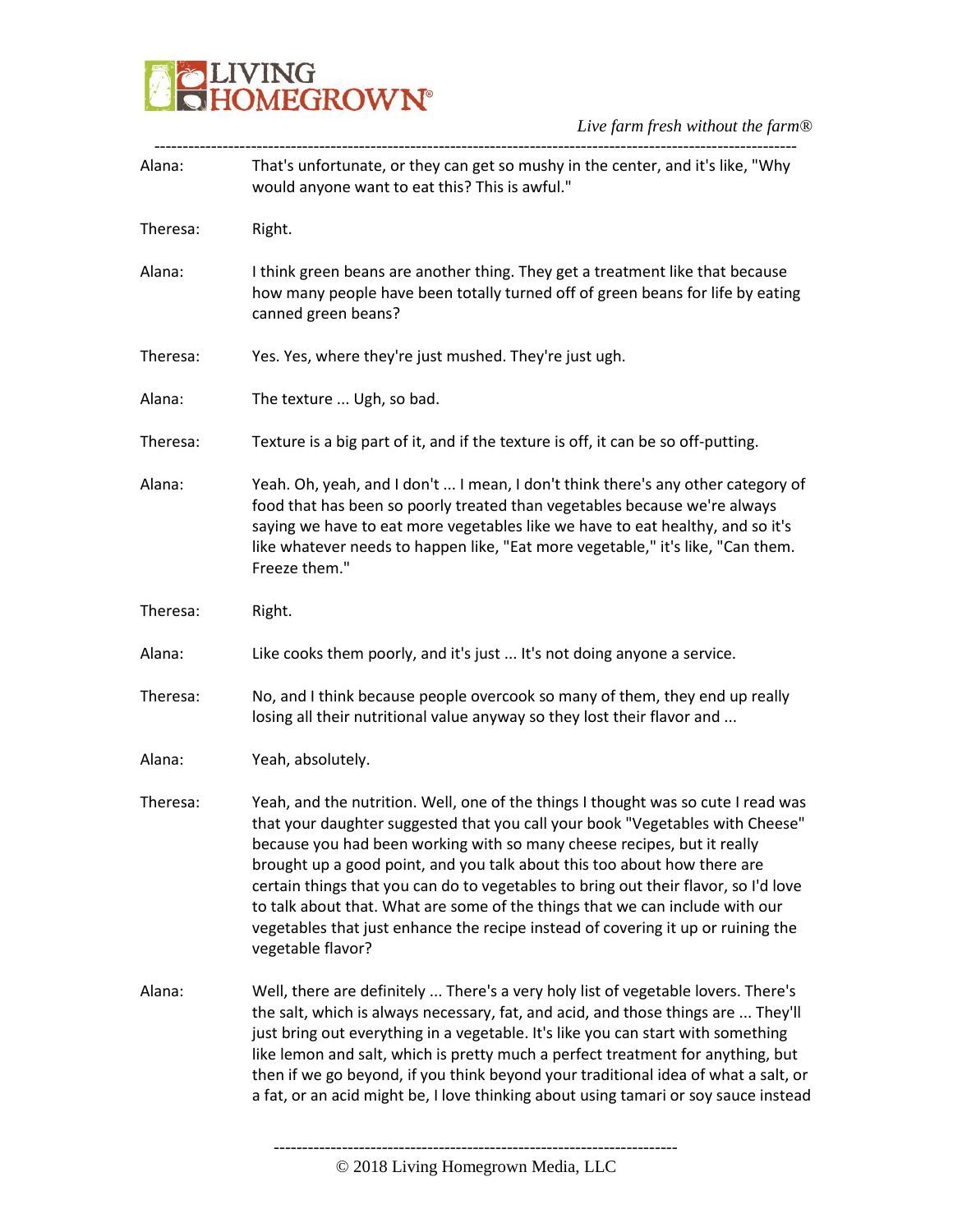

---------------------------------------------------------------------------------------------------------------- of salt. It can often bring out whole new elements in a vegetable. It's a really great thing to have in the kitchen.

> Then, I like to use miso in my cooking with vegetables a lot. I have a recipe in the book for miso greens where you just have your nice big pot of sauteed greens, and then you're stirring miso with a little butter in at the end, and that just ... It's like every sort of rich velvety, beautiful note of those greens just pops with the miso because it has hat little bit of funkiness, that little ... It has salt. It has the umami. That's often an ingredient that people don't really know what to do with, and it lasts forever in your fridge, and you can just stir a little bit in. You just water it down a little bit, and then stir a little in, and it just makes everything delicious. It's also great on Brussels sprouts or anything green goes beautifully with miso.

Often, I like to think about dairy actually as acid, so we have Parmesan oregano being ... That will just bring out especially sweetness of all sorts of vegetables. It's really, really lovely, or buttermilk, which we don't usually think of as an acid, but it really is, and really not making these ingredients the center. We don't have to make a big heavy dressing or a cream sauce, but just thinking about them as these loving little hands that like shoo the vegetable on stage, and they're like, "Go, shine. Here, here." I like to think of that as like these little supportive characters that it can just pump them up, and then you can think, "Oh my gosh, I have never eaten broccoli that tasted this amazing."

It's all because we just know the right little helpers and the right treatment, and it's so simple. Butter is not to be ignored because I think butter is just ... It's a huge too, especially with vegetables like cabbage which ... I think cabbage and butter is one of my favorite combinations ever, so I encourage people not to be afraid of butter.

Theresa: Yeah, so true, and I think we're talking real food here, not margarine. There's a big difference.

Alana: Oh, yeah.

- Theresa: Not only in flavor, but in nutrition and everything else. When you say fats, you're talking about oils, butter?
- Alana: Mm-hmm (affirmative). Yes.
- Theresa: Things like olive oil? Things like that, right?
- Alana: Olive oil. I'm talking about butter. I'm also talking about bacon which ... One or two slices of bacon, chopped up, and using that bacon grease can be such a nice fat for vegetables, and then you can even add the little bit of bacon on top, and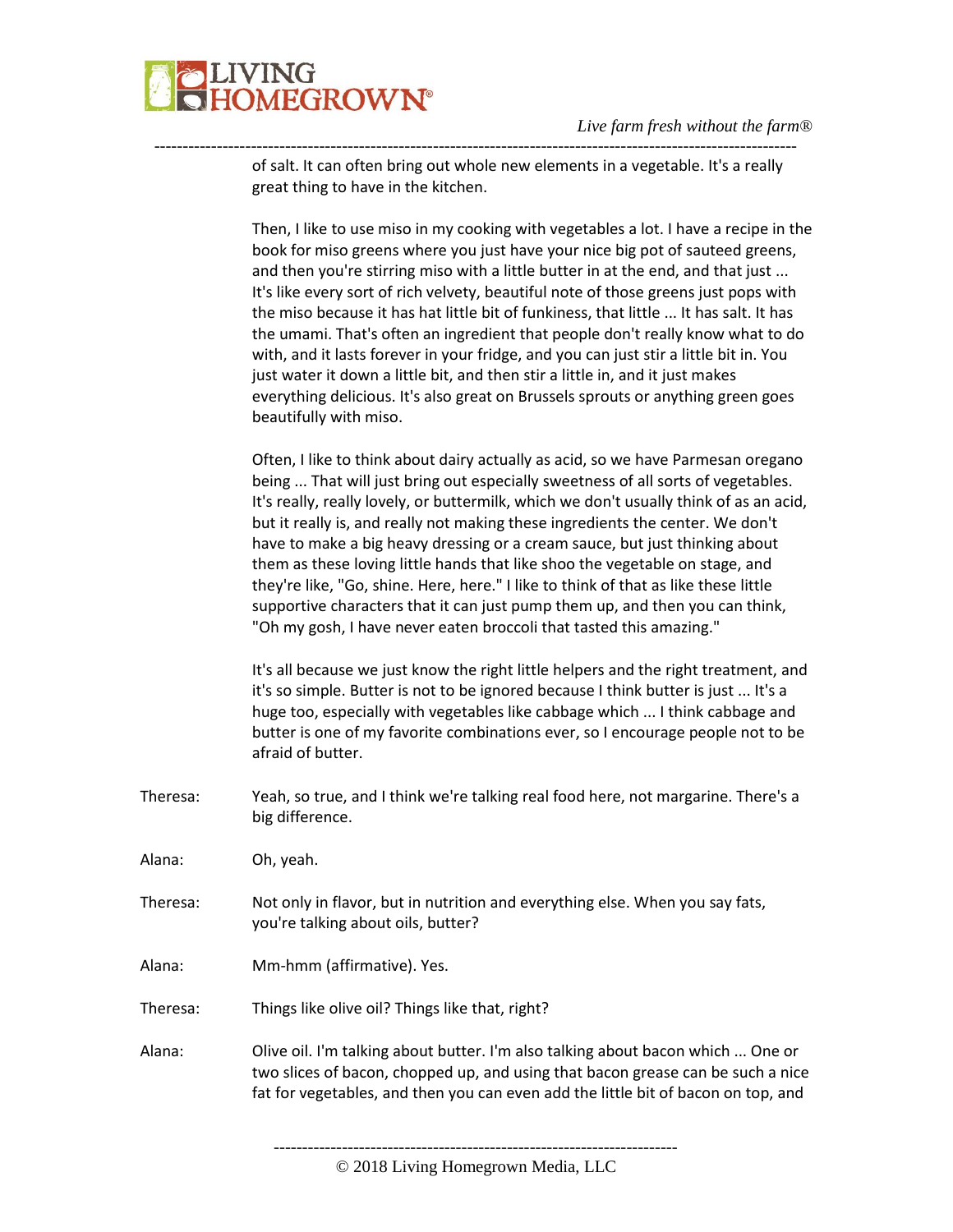# **LIVING<br>HOMEGROWN®**

#### *Live farm fresh without the farm®*

---------------------------------------------------------------------------------------------------------------- that's so delicious. Coconut oil can be a great fat for vegetables as long as you're feeling excited about the flavor of coconut. Vegetables are a great place to experiment with different oils like have you ever tried toasted sesame oil?

- Theresa: Yes. Yeah.
- Alana: Let's put it on your cabbage or your ... like I have a recipe for sauteed cabbage and celery, which are two pretty underappreciated vegetables together, and it has toasted sesame oil and sesame seeds, and so you're getting all these new flavors because vegetables really can carry these oils and flavors that you might never have tried before, and they'll just give you new ways to experience vegetables that maybe you've been making every week, but you can get a whole new dish out of it and a whole new inspiration.
- Theresa: Ugh, that's so lovely. When you're talking about a vegetable being underappreciated, it makes me wonder like with all that you have done, and all of your recipe testing, and working at the farmers' market, what do you feel is the most underappreciated vegetable?
- Alana: I do. I feel like I'm talking about cabbage a lot, but I do feel like cabbage is quite underappreciated. I think that it gets a bad rap because it's around all year long and it sits around, but cabbage is ... It's so versatile. It's always inexpensive. It's great just sauteed. It's great sliced up fresh with little garlic, and salt, and olive oil. There's a million different ways you can prepare cabbage, and I think that's one. I also think that ... I'm happy the cauliflower is getting a little bit of love these days, but I think cauliflower has definitely gotten a bad rap. I'd say those two, and there's a few vegetables that people are just scared of like kohlrabi or celery root is very scary because it just looks so weird.
- Theresa: Yeah.
- Alana: Yes, some of those just stranger flavors, and oddly enough, these are often vegetables that are very prominent in the cuisines of other cultures. Sometimes, it's like celery root is the basis for a dish that has been made in France in every school cafeteria for decades when it gets chopped up into some mayonnaise and yogurt, and it's shredded into little slaw. We just don't have that here. Sometimes, when you're really looking for another inspiration with a vegetable that you've never really tried, it's good to look at French cooking, or Israeli cooking, or Persian cooking and see like, "Oh, what are they doing with this vegetable," because often, it's just ... We're just latecomers here in the States.
- Theresa: Ugh, I agree, and that's really good advice to be looking into other cultures because there's so many wonderful ideas, and sometimes, you might have to look for a special ingredient to go with it, but that one ingredient can open up a whole new world to you. It could be a different spice that you've never used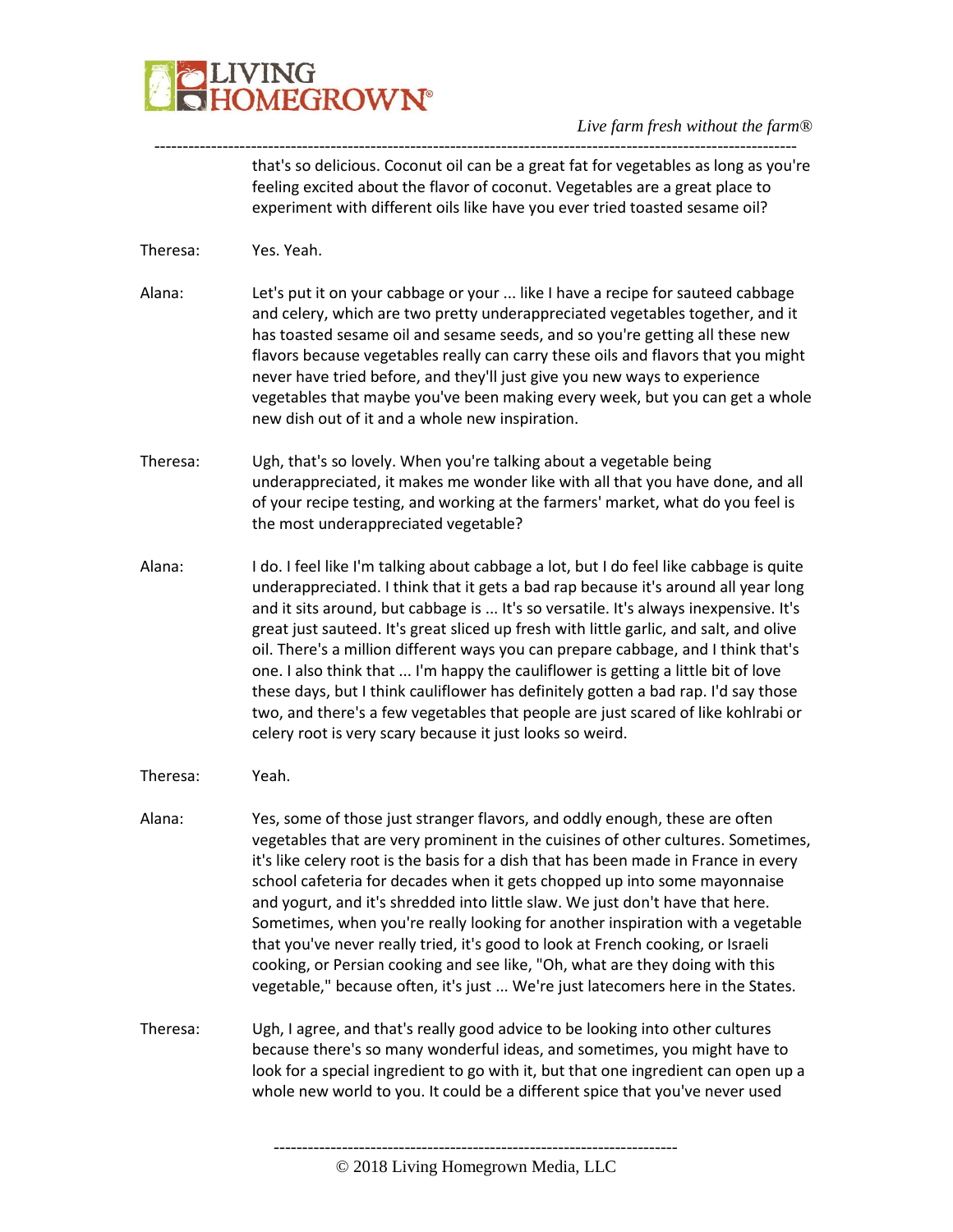

---------------------------------------------------------------------------------------------------------------- before, but oh my gosh, it's like ... You want to be a foodie and really enjoy food. That is the way to go. Well, you mentioned ...

Alana: Absolutely.

- Theresa: You mentioned cauliflower, and I want to talk on that for just a second because I do feel like here in America, yes, it's starting to get some more attention, but I still feel like people avoid it like the plague. If I were to tell them I'm going to be serving cauliflower, they get a funny look in their face, and you talk in the book about ... and a lot of your recipes about roasting it.
- Alana: Mm-hmm (affirmative).
- Theresa: I think that's such a beautiful way to serve it. What do you find is the best way to serve it? Do you find roasting is the best way?
- Alana: Oh, yeah. Hands down. There's many vegetables that I like to do all different ways, but I will never do anything other than roast cauliflower. I even have a curry in the book where I roast it first, and then put it in the curry because what happens to cauliflower when it's roasted at a high heat is that all these amazing sugars come to the outside and you just get this brown deliciousness outside, and it's creamy inside.

It is an amazing treat, and I know I'm not the only one who has confessed to eating an entire tray of roasted cauliflower before it actually gets to the dinner table. It's like I'll be finishing other things, and I'm just like munching in, and then it's like ... It's so good, and I think that often, it's one of those vegetables that can get boiled, and then it gets stinky or people it raw. You can't taste any of the flavor of cauliflower when it's raw. It just chalky, and so I think roasting is absolutely the way to go, and I love it roasted with pasta, roasted on its own, and it's just like ... It's just a beautiful side dish.

I actually love to do it with a little olive oil and also some cumin seed, which I found is just a really nice addition to roasted cauliflower, so I'll put cumin seeds with the cauliflower as it roasts in the oven, and they get toasty, and then you get these little bursts of that flavor and a little bit of crunch in addition, and it elevates it just a little bit more, so that's one of those tricks that I am really grateful that I've come to know, for sure.

Theresa: Ah, and I'm going to have to try that. Definitely. I have not used the seed, so I definitely want to try that, and I love what you're saying about the caramelization because I feel that's what happens with Brussels sprouts as well. Now, you always like to do a pan-fry of your Brussels sprouts. I've always roasted them, but you do have to be careful that you don't over-roast or you get the whole stinky house smell.

<sup>©</sup> 2018 Living Homegrown Media, LLC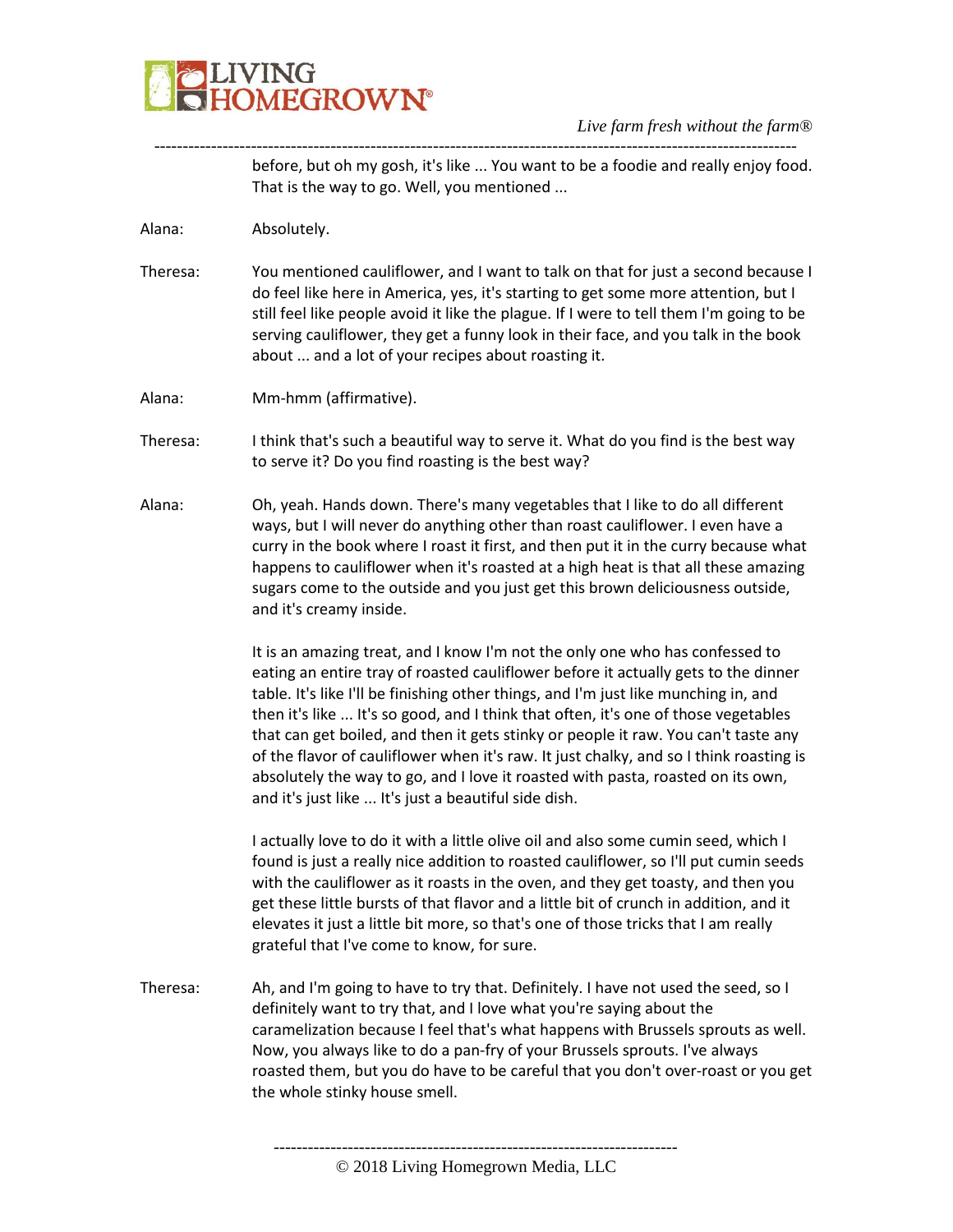

| Alana:   | And the mushy inside sometimes.                                                                                                                                                                                                                                                                                                                                                                                                                                                                                                                        |
|----------|--------------------------------------------------------------------------------------------------------------------------------------------------------------------------------------------------------------------------------------------------------------------------------------------------------------------------------------------------------------------------------------------------------------------------------------------------------------------------------------------------------------------------------------------------------|
| Theresa: | Yeah.                                                                                                                                                                                                                                                                                                                                                                                                                                                                                                                                                  |
| Alana:   | Yeah.                                                                                                                                                                                                                                                                                                                                                                                                                                                                                                                                                  |
| Theresa: | It's like you have to keep your eye on it, but if you do it right, it's so good. With<br>the pan-fry, I suppose it's a little bit easier to control.                                                                                                                                                                                                                                                                                                                                                                                                   |
| Alana:   | It's true. It's a little easier to control, and I  Brussels sprouts was one of those<br>vegetables that for years, I would forget about in the oven, and A, it'd be stinky,<br>and then B, it'd be mushy. Actually, the pan-frying technique was one that I first<br>learned from Heidi Swanson who writes the blog 101 Cookbooks and several<br>wonderful books, and they're halved. The Brussels sprouts are halved, and<br>they're put face-down in a cast iron pan.                                                                                |
|          | Essentially, they're caramelized by being their connection with the pan, and<br>then they're covered, so they're steamed after that, and the result  I love a<br>good roasted Brussels sprout like don't get me wrong about that, but the result<br>is this crunchy freshness that I miss with the roasted Brussels sprouts. They're<br>bright green, and there's just a lot more water left in there, so you get  and it<br>also happens a lot faster, so often, I take so long to cut my Brussels sprouts that<br>I really want to cook them faster. |
| Theresa: | Yeah. Right.                                                                                                                                                                                                                                                                                                                                                                                                                                                                                                                                           |
| Alana:   | I'm totally sold on the pan-frying, and I think that really is the way I always end<br>up doing. It takes a lot of pan space, but it's also super beautiful to have all<br>these little bright green rounds in your cast iron pan. It's a lovely moment, for<br>sure.                                                                                                                                                                                                                                                                                  |
| Theresa: | Well, I have to tell you that my kids are going to try this. I have two teenage<br>boys, and their favorite vegetable is Brussels sprouts, believe it or not.                                                                                                                                                                                                                                                                                                                                                                                          |
| Alana:   | Good for them.                                                                                                                                                                                                                                                                                                                                                                                                                                                                                                                                         |
| Theresa: | Yeah.                                                                                                                                                                                                                                                                                                                                                                                                                                                                                                                                                  |
| Alana:   | I believe it. They're so good.                                                                                                                                                                                                                                                                                                                                                                                                                                                                                                                         |
| Theresa: | Yeah, they are so good. They are like candy, and we do what you do with<br>cauliflower is what happens with us when we make Brussels sprouts. They never<br>make it to the table because we make it and it will be sitting there while we're<br>like dishing everything up and everyone is reaching in and  like popcorn.                                                                                                                                                                                                                              |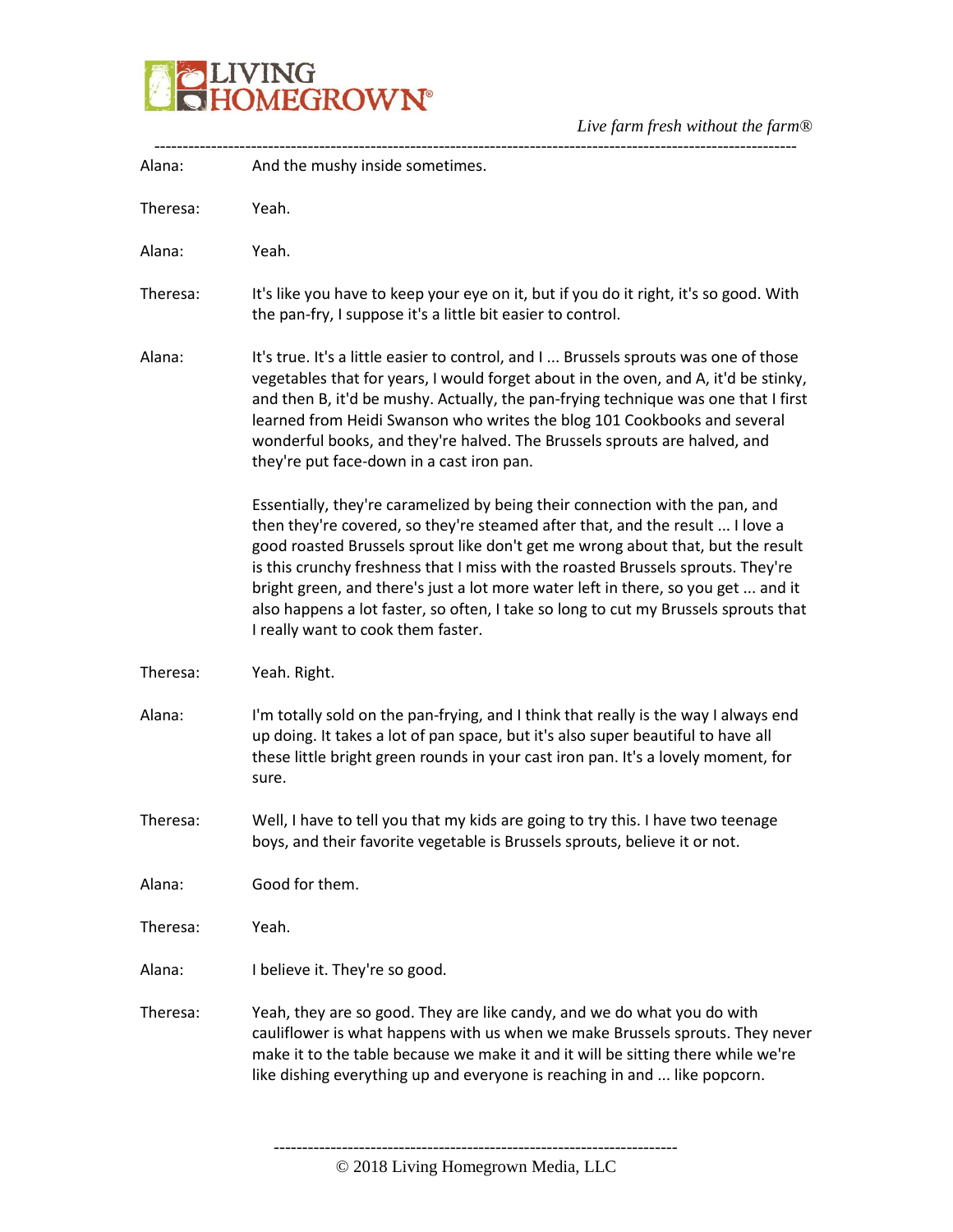

| Alana:   | Yeah, so good.                                                                                                                                                                                                                                                                                                                                                                                                                                                                                                                                                                                                                                           |
|----------|----------------------------------------------------------------------------------------------------------------------------------------------------------------------------------------------------------------------------------------------------------------------------------------------------------------------------------------------------------------------------------------------------------------------------------------------------------------------------------------------------------------------------------------------------------------------------------------------------------------------------------------------------------|
| Theresa: | It's so good. Yeah, so we're going to try this with the pan-fry. I think that sounds<br>really fun, and I do think it sounds a little bit more easier to control. You're right<br>there keeping your eye on it more.                                                                                                                                                                                                                                                                                                                                                                                                                                     |
| Alana:   | Exactly. You just want to make sure they don't get too  You have to control<br>your pan heat so that they don't burn on the bottom, but you're just there, so<br>you can take a peek at them and see how they're doing, which is nice.                                                                                                                                                                                                                                                                                                                                                                                                                   |
| Theresa: | Right. Okay. Perfect. Yeah. We're going to do that.                                                                                                                                                                                                                                                                                                                                                                                                                                                                                                                                                                                                      |
| Alana:   | Tell me how it goes. I'm excited to hear                                                                                                                                                                                                                                                                                                                                                                                                                                                                                                                                                                                                                 |
| Theresa: | I will. Yeah, yeah, yeah. We'll send you a photo.                                                                                                                                                                                                                                                                                                                                                                                                                                                                                                                                                                                                        |
| Alana:   | All right. Perfect.                                                                                                                                                                                                                                                                                                                                                                                                                                                                                                                                                                                                                                      |
| Theresa: | Yeah. Another recipe that I really want to talk about was the fresh corn and<br>stone fruit because you                                                                                                                                                                                                                                                                                                                                                                                                                                                                                                                                                  |
| Alana:   | I keep it.                                                                                                                                                                                                                                                                                                                                                                                                                                                                                                                                                                                                                                               |
| Theresa: | Yeah. It just looks and sounds amazing, and you say that some recipes have the<br>power to transform the way we think of ourselves as a cook and that this recipe<br>can do that. Like you had me right there. I was like, "Ah," and I would love for<br>you to talk about that. What is it about this recipe that you feel can transform us<br>as a cook?                                                                                                                                                                                                                                                                                               |
| Alana:   | Well, there are so many strange things about this recipe. I mean, first, it's very<br>simple. It comes together in just a few minutes. At a certain time in the summer,<br>everything is there, and it peaks, so you tend to have all these ingredients right<br>on your counter waiting to be created. The first piece of it is that the corn is<br>served raw and cut right off the cob. This is a really good recipe to really make<br>the most of that really great corn at the moment when you want to enjoy it the<br>most.                                                                                                                        |
|          | The corn is cut right off the cob and eaten raw, which was a new thing to me<br>when I started making this recipe, and then not only that, but it's combined with<br>either nectarines or peaches. That is a wild combination, and then there is fresh<br>herbs and a little jalapeno pepper, and it's just all stirred together with the corn<br>juice and the stone fruit juice, which really makes its own dressing, and then<br>there's some lime juice just squeezed on the top. There is nothing like this to be<br>summer in a bowl. It is so beautiful. It's so fast, and I've served this at people's<br>weddings. It's so fancy and beautiful. |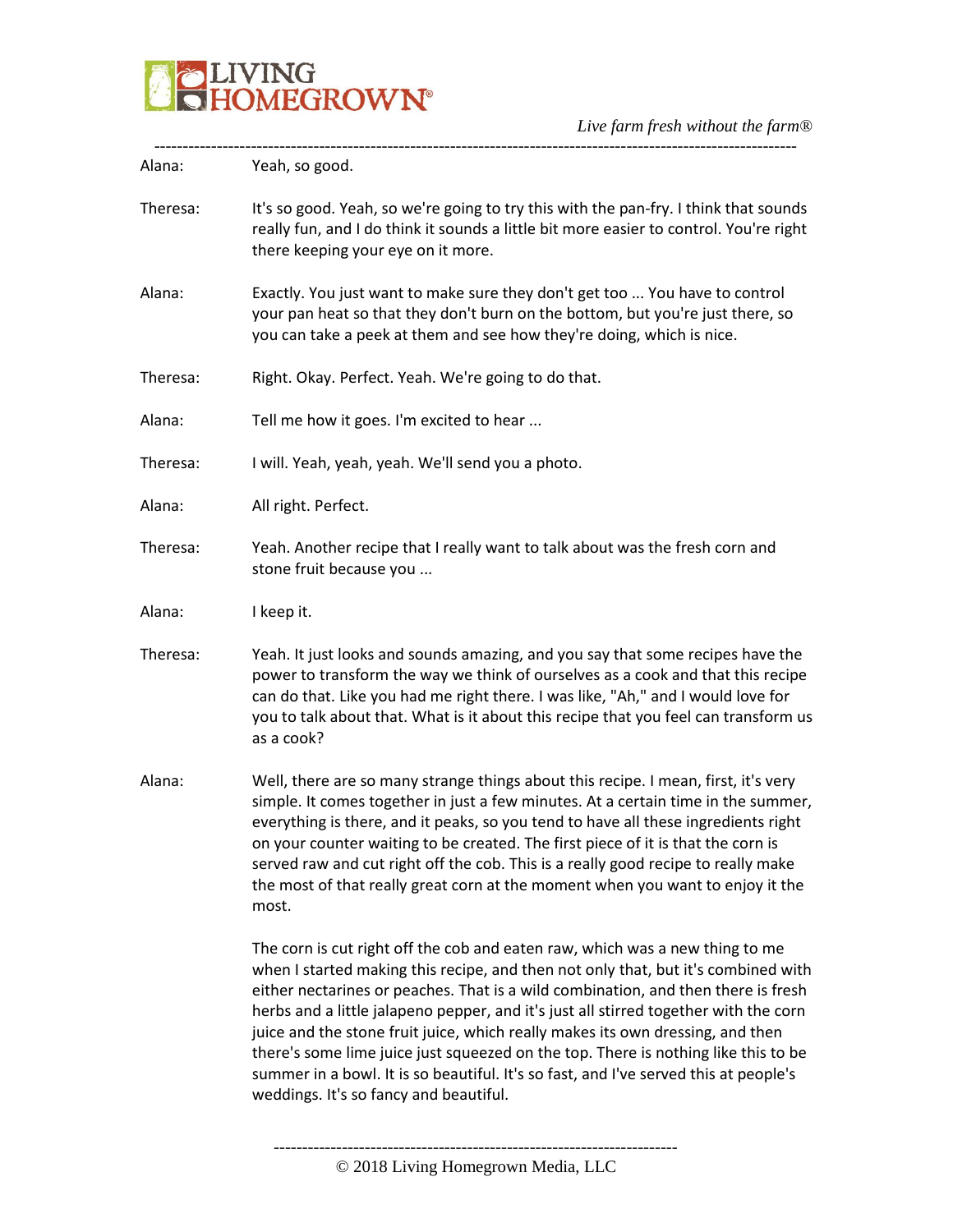

*Live farm fresh without the farm®* -----------------------------------------------------------------------------------------------------------------

| Theresa: | Wow.                                                                                                                                                                                                                                                                                                                                                                                                                                                                                                                                                                                                                                                                                                                                                                 |
|----------|----------------------------------------------------------------------------------------------------------------------------------------------------------------------------------------------------------------------------------------------------------------------------------------------------------------------------------------------------------------------------------------------------------------------------------------------------------------------------------------------------------------------------------------------------------------------------------------------------------------------------------------------------------------------------------------------------------------------------------------------------------------------|
| Alana:   | There's something about the simplicity about the imagination behind it that it's<br>like, "Wow, we have scallions, and peaches, and jalapeno, and corn all<br>together," and also, just the reaction from everyone who eats it that can make<br>you realize that if you just step out of  For me at least, it made me realize if I<br>could just step out of the comfort zone of what I thought I could do or what was<br>okay, that it's possible to create things that are just so simple, but so different<br>than what I normally eat. It's like I like cooked corn. I don't like raw corn, or I<br>don't mix fruits and vegetables, or all of those things, and this really is the<br>embodiment of all of those moments of stepping outside of the box for me. |
| Theresa: | Ah, what caught my attention was, first of all, the beautiful photo, and yes, the<br>unusual combination of corn with a stone fruit, but then I started reading the<br>recipe, and I'm like, "And there's a jalapeno in there?"                                                                                                                                                                                                                                                                                                                                                                                                                                                                                                                                      |
| Alana:   | Yeah.                                                                                                                                                                                                                                                                                                                                                                                                                                                                                                                                                                                                                                                                                                                                                                |
| Theresa: | Like that's like going to be a magical surprise that I just  I can't wait to try this.<br>It just sound so amazing, and you have graciously said that we can post this<br>recipe with the show notes, so I so appreciate that because I know everyone<br>after listening to you describe it is going to want to make it, so that's fantastic.                                                                                                                                                                                                                                                                                                                                                                                                                        |
| Alana:   | Oh, thank you for sharing it.                                                                                                                                                                                                                                                                                                                                                                                                                                                                                                                                                                                                                                                                                                                                        |
| Theresa: | Oh, yeah. It just sounds so amazing, and to be serving that at a wedding I'm sure<br>was magical as well.                                                                                                                                                                                                                                                                                                                                                                                                                                                                                                                                                                                                                                                            |
| Alana:   | It's great for any occasion, for sure.                                                                                                                                                                                                                                                                                                                                                                                                                                                                                                                                                                                                                                                                                                                               |
| Theresa: | Absolutely. Absolutely. Well, I just feel your recipes are really amazing, and I<br>definitely wanted you to know that, so I'm so glad that you could come on.                                                                                                                                                                                                                                                                                                                                                                                                                                                                                                                                                                                                       |
| Alana:   | Oh, thank you, Theresa.                                                                                                                                                                                                                                                                                                                                                                                                                                                                                                                                                                                                                                                                                                                                              |
| Theresa: | Yeah. Absolutely. I really feel like what you're doing, you're really impacting<br>people to want to step out and learn how to really appreciate their vegetables,<br>and this is so important if we are growing the vegetables and we've put all this<br>work into it. We definitely want to enjoy the best flavor that we can get from<br>them, and that's what you show in the book, so what I'd love to ask you for the<br>last question is, what would you like people to take away from your book and<br>your blog Eating from the Ground Up?                                                                                                                                                                                                                  |
| Alana:   | What I hope people can take is the ability to focus on the pleasure of cooking<br>and eating. I think so often, especially when it comes to a topic like vegetables,                                                                                                                                                                                                                                                                                                                                                                                                                                                                                                                                                                                                 |
|          |                                                                                                                                                                                                                                                                                                                                                                                                                                                                                                                                                                                                                                                                                                                                                                      |